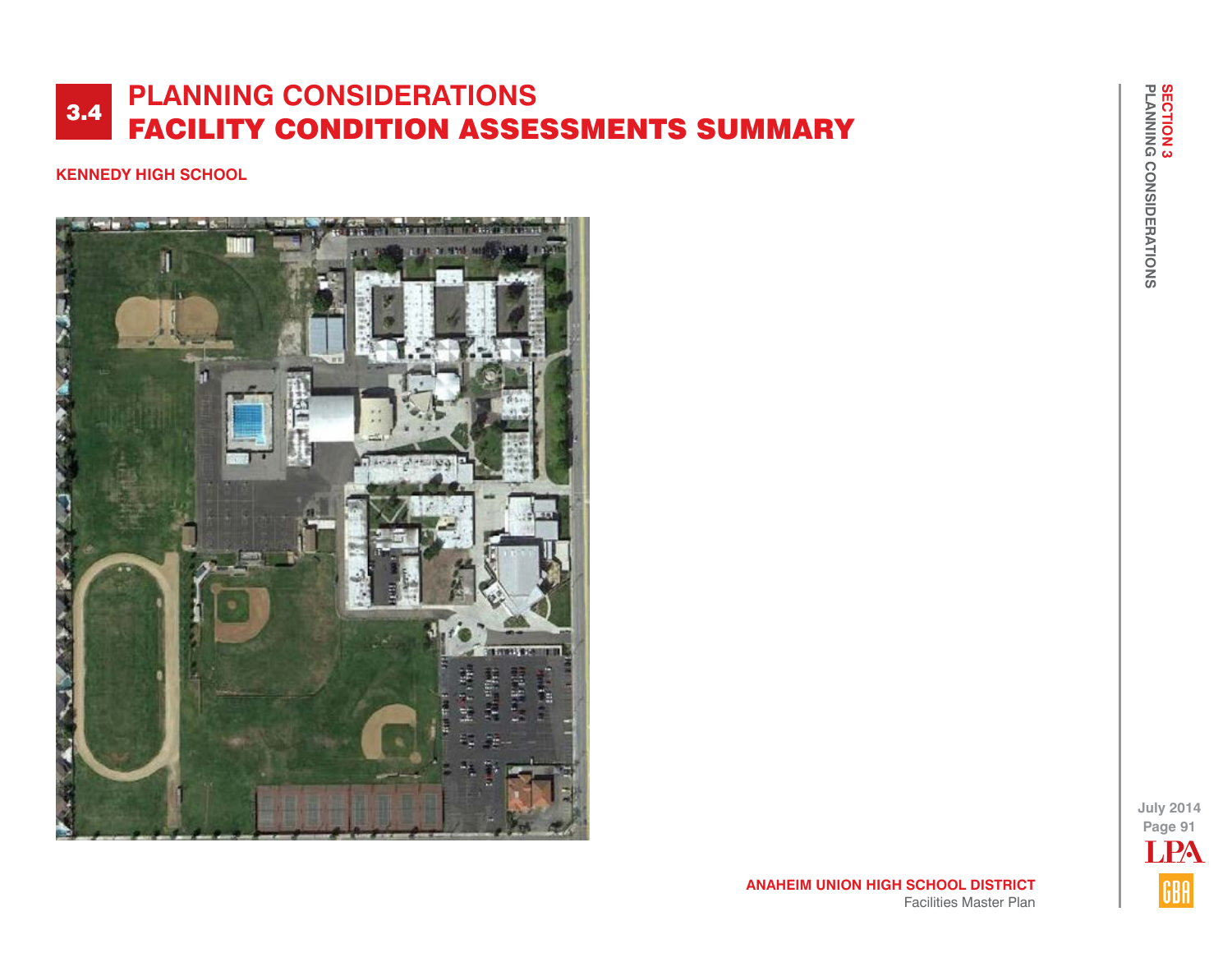#### **KENNEDY HIGH SCHOOL**

#### 8281 Walker Street La Palma, CA 90623

| Year Constructed<br>Year Last Modernized                          | 1964<br>2006                                                  |
|-------------------------------------------------------------------|---------------------------------------------------------------|
| <b>Current Enrollment</b><br>Grade Levels<br>Administrative Staff | 2300<br>$9 - 12$<br>32 Total<br>87 Certified<br>45 Classified |
| Square Footage                                                    | 198,390                                                       |

# GREATEST NEEDS:

Highest Program Needs:

Site Size (acres) 45

- o Safety and Security
- o Classrooms Upgrades
- o Exterior Student Quads and Courtyards
- ▶ Need four (4) additional computer labs.
- **Ongoing classroom technology upgrades are** necessary including projectors, document cameras, and furniture conducive to flexible learning environments.
- Resolve major traffic flow and exiting issues from the student parking lot.
- Analyze the need to redo the dropoff parking lot at the front of the school.
- Need to reorganize the main campus quad.



- Address needs in the Performing Arts Center.
- Address poor acoustics in multipurpose room MP1. Explore the possibility of this room converting to a student union.
- Athletics:
- o Need custodial closet in boys locker room.
- o Existing gym lockers are too narrow, helmets do not fit. Address boys & girls locker issues.
- o Missing floor drains in locker rooms.
- o Restore hose bibs.
- o Need to renovate tennis courts.
- o Replace backstop on main baseball field.
- o Existing scoreboards plug into floor; safety hazard.
- o Need to secure locker room with access to restrooms.
- o Pool needs upgrading.

#### CONDITION ASSESSMENT

Kennedy High School was originally constructed in 1964. The 45-acre site is located at 8281 Walker Street, La Palma, CA 90623.

A majority of the buildings were modernized in 2006 as part of the Measure Z capital improvement program. Architectural finishes, lighting, electrical, power and low voltage systems in classrooms, administration, and support areas are in good condition. Building 15 shops, science labs, SDC classrooms and weight room were omitted from the program and still require modernization. The boys and girls locker rooms require additional upgrading. The MPR is in need of better acoustics.

Two new buildings were added as a part of the 2006 construction project; a new performing arts center and a second gymnasium. The library/media center was expanded. Six portable classrooms were added in 2008.

The total classroom count is approximately 78 with 52 standard classrooms, 6 science labs, 4 computer labs, 6 special ed/SDC classrooms, 1 art classroom, 1 photo lab, 1 home economics, 1 wood shop, 2 choir rooms, 2 band rooms, 1 ASB and 1 ROTC room.

The school is in need of four (4) additional computer labs to meet program requirements. Ongoing classroom technology upgrades are also needed

# **Page 92 July 2014** LPA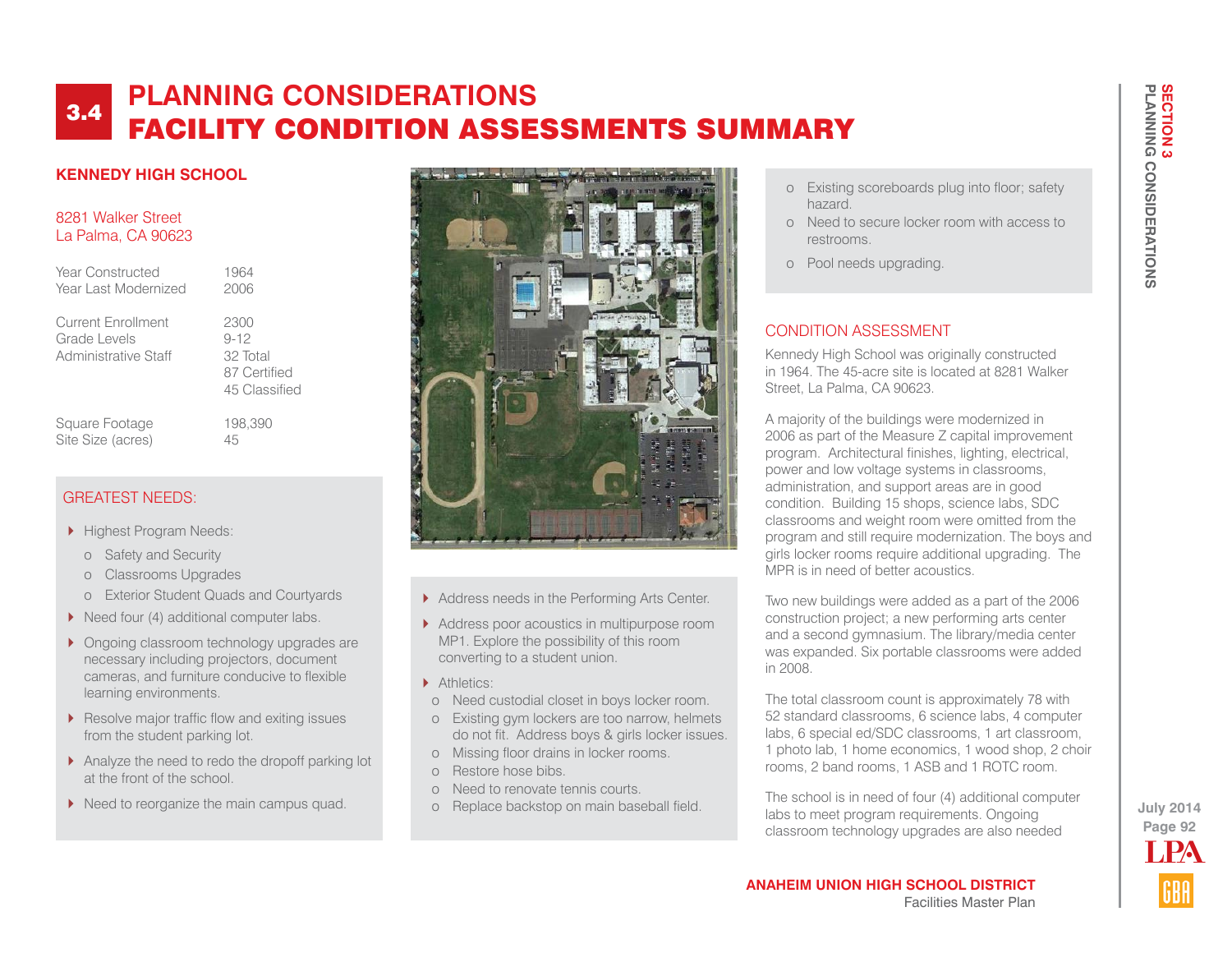#### **KENNEDY HIGH SCHOOL**

around the campus including projectors, document cameras, and furniture conducive to flexible learning environments.

The Kennedy Performing Arts Center (KPAC), built in 2006 with a 736 seat capacity, needs some work to improve daily operations. Accessibility to the lights for maintenance and to backstage should be addressed. Currently, there are not enough restrooms in the music wing, and there are issues with the dressing rooms. The loading dock is not level and the facility is in need of a janitor's room with a sink.

KPAC's courtyard needs to be landscaped. Currently, the unplanted soil causes dirt to be tracked into the theater.

The athletics facilities are in need of modifications. Floor drains are needed in the locker rooms, the existing lockers are too narrow to hold football helmets, a custodial closet needs to be added to the Boys' locker room, and all the locker rooms need to be secured with independent access to restrooms. The existing gym scoreboards plug into the floor outlets. This is a safety hazard that needs to be addressed.

Restore tie-ins to existing hose bibs in P.E. facilities where required. Shower/locker rooms need continuous hot water flow to plumbing fixtures.

Of the existing roofing on campus, about 60% is in need of a tune-up and the remaining 40% should be torn-off and replaced. 25% of the existing window systems also need to be replaced.

#### SITE CONDITIONS

Site issues include major concerns for traffic flow and

exiting from the southern student parking lot (127,650 s.f.). Evaluate the feasibility of expanding the parking lot. A reconfiguration will be required. The north parking lot paving is fair to poor (42,650 s.f.). Add parking lot lights.

Evaluate the feasibility of restoring the Walker Street vehicular traffic "horseshoe" at the front of the school. A redesign will take advantage of the underutilized area, to increase curb appeal of an otherwise plain frontage and to build a connection to the adjacent Performing Arts Center.

Asphalt and concrete conditions are poor campus wide (80,000 s.f.) and various security fencing issues need to be addressed and improved along the perimeter (3,000 l.f.).

The main campus quad needs to be reorganized with a focus on improved accessibility, circulation, gathering areas and the addition of lunch shelters. Replace existing fabric lunch shelters with metal.

All interior courtyard landscape and irrigation needs replacement (86,000 s.f.) as does 40% of the existing field irrigation (20 acres). The outside area around the Performing Arts Center needs to be re-landscaped. The existing irrigation pump needs to be evaluated and relocated. The district maintenance department recommends the addition of isolation valves.

On the whole, the existing athletic fields at Kennedy High School are in good condition. The tennis courts (56,000 s.f.) need to be replaced and the main baseball field needs a backstop.

The pool is in need of a standard modernization, including new plaster, deck re-surfacing and the replacement of pool lights. The district should consider the addition of pool covers and variable frequency drives (VFD) for the pump motors. Only 50% of the electrical outlets in the pool deck are operational.

While accessibility to drinking fountains and parking lots were addressed in 2006, there are still considerable path of travel issues to be resolved, particularly in regard to the existing hardscape.

The existing manual marquee needs to be upgraded to a digital marquee.

#### BUILDING SYSTEMS

#### PLUMBING

The existing domestic water, gas, sewer, fire water and storm drain were upgraded in 2006. A gas earthquake shutoff valve is needed.

French drains between buildings and the north parking lot need to be evaluated for replacement.

#### **MECHANICAL**

Replace HVAC units installed in 1999, including chillers in courtyards. HVAC controls need to be evaluated for proper operation.

#### **ELECTRICAL**

The current power, lighting, phone/data, CATV, CCTV, clock/intercom, security and fire alarm systems were upgraded in 2006. The main circuit breakers require GFCI calibration.

The campus is in need of parking lot lighting. Evaluate existing exterior lighting for proper coverage. The district will evaluate the existing security system to include cameras.

> **Page 93 July 2014** LPA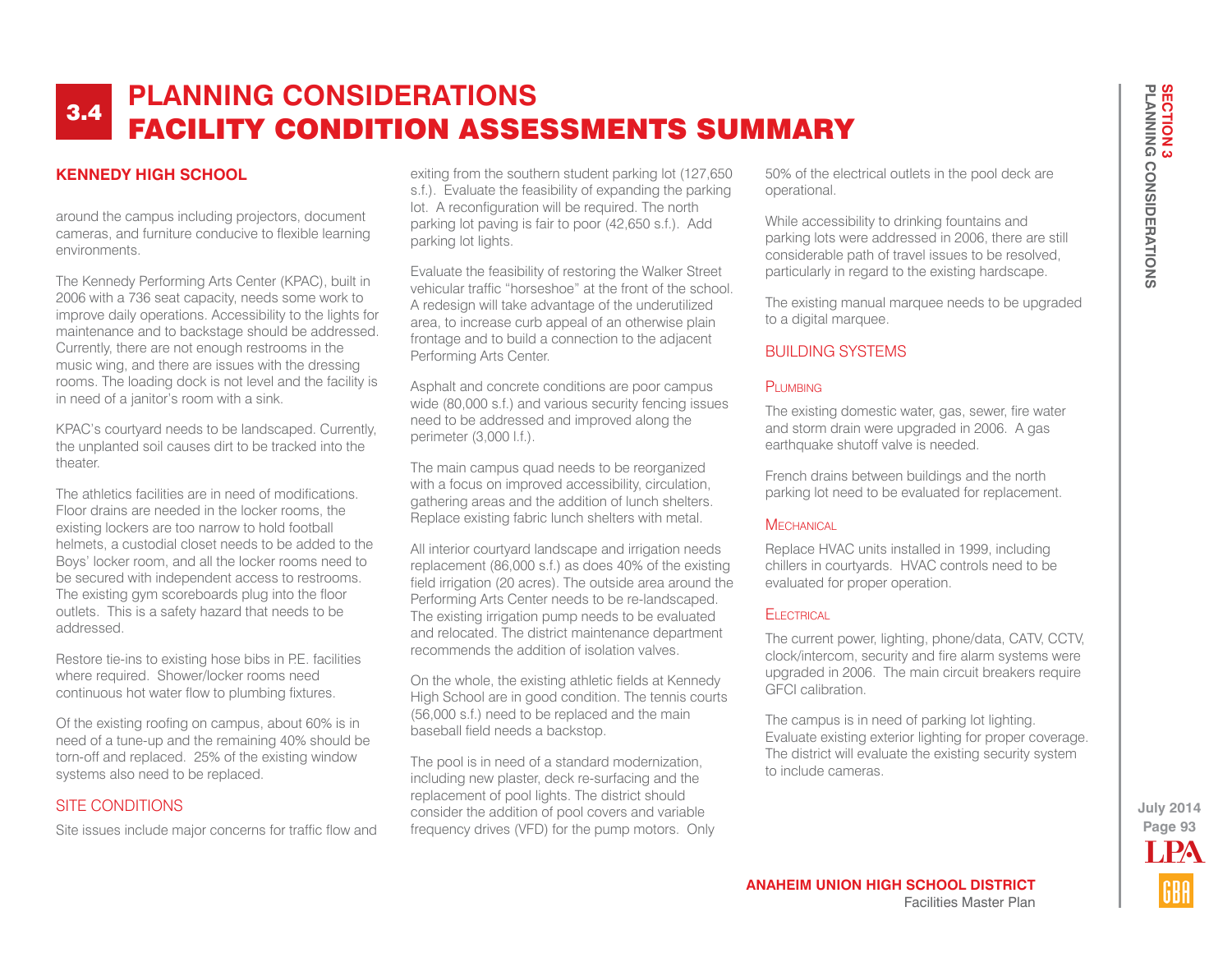

Evaluate the feasibility of restoring a horseshoe parking lot. The tennis courts need to be replaced.





Pool in need of modernization; deck resurfacing.



The school is in need of 4 additional computer labs. Classroom technology upgrades are necessary.





Need to redesign student parking lot to improve vehicular flow.



The campus quad needs lunch shelters/ADA accessibility and improved drainage.





Upgrade the campus marquee to digital. Poor concrete/asphalt conditions campus wide.

**PLANNING CONSIDERATIONS**

**SECTION 3<br>PLANNING CONSIDERATIONS** 

**SECTION 3**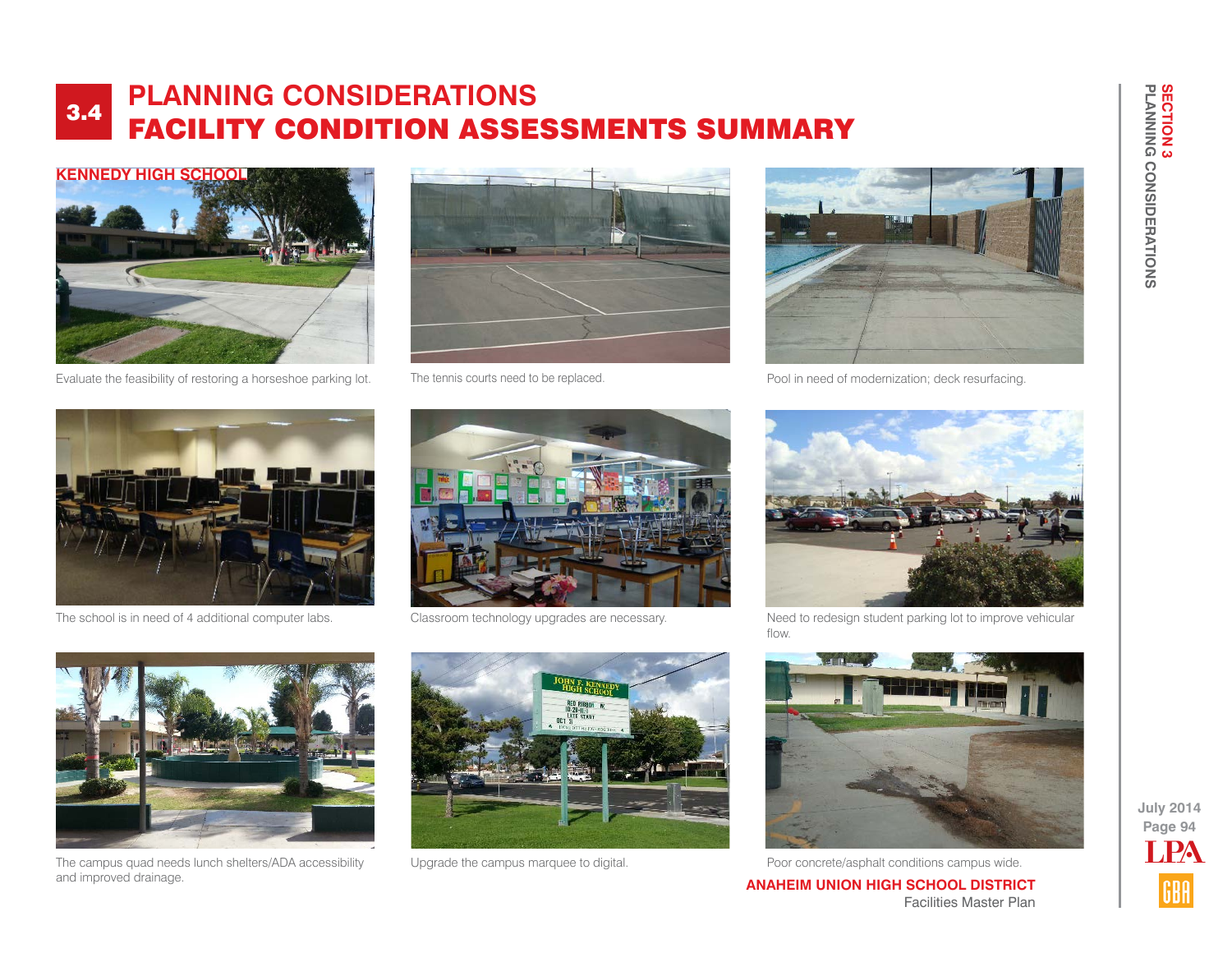#### **KENNEDY HIGH SCHOOL**



**Page 95 July 2014** LPA